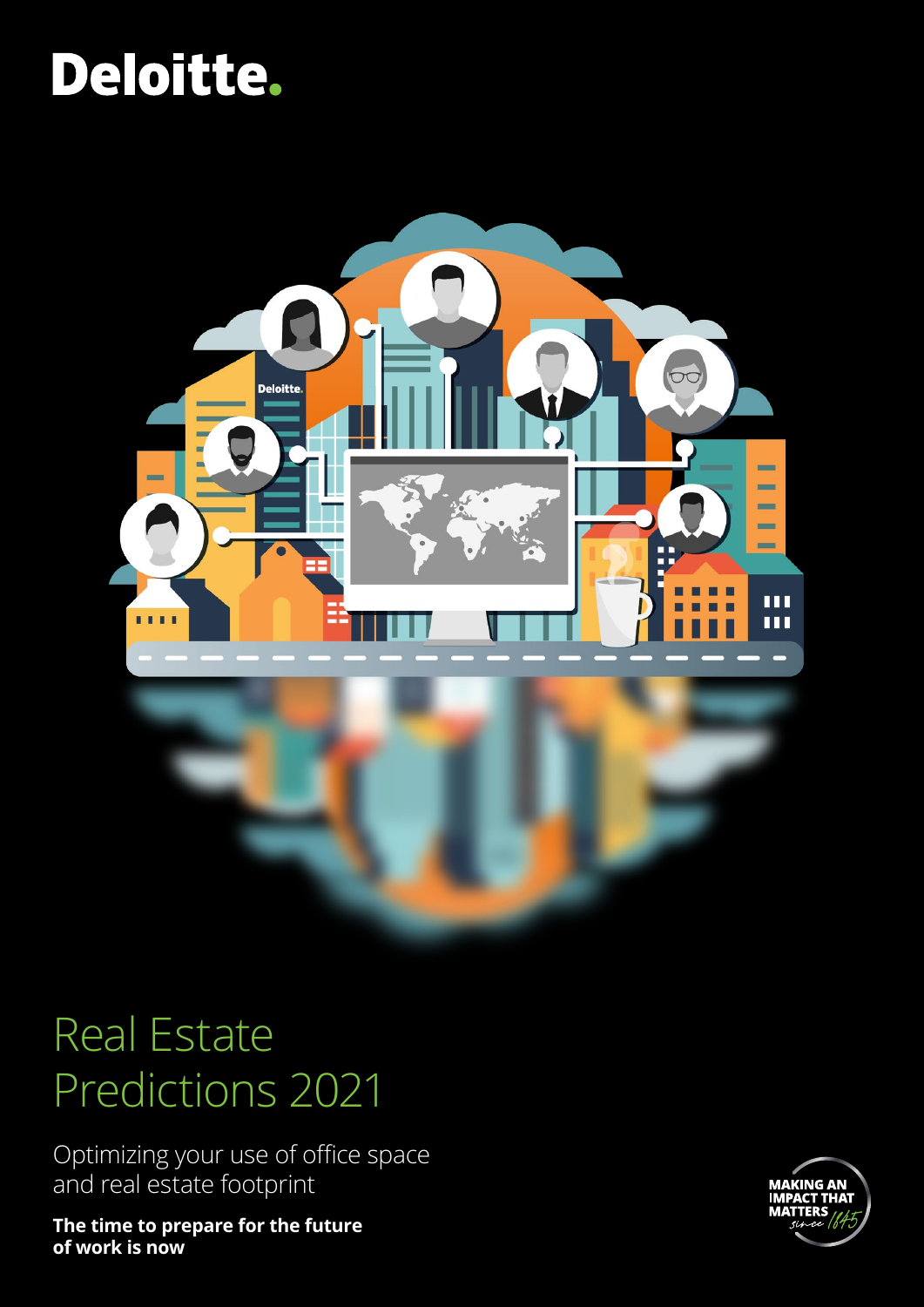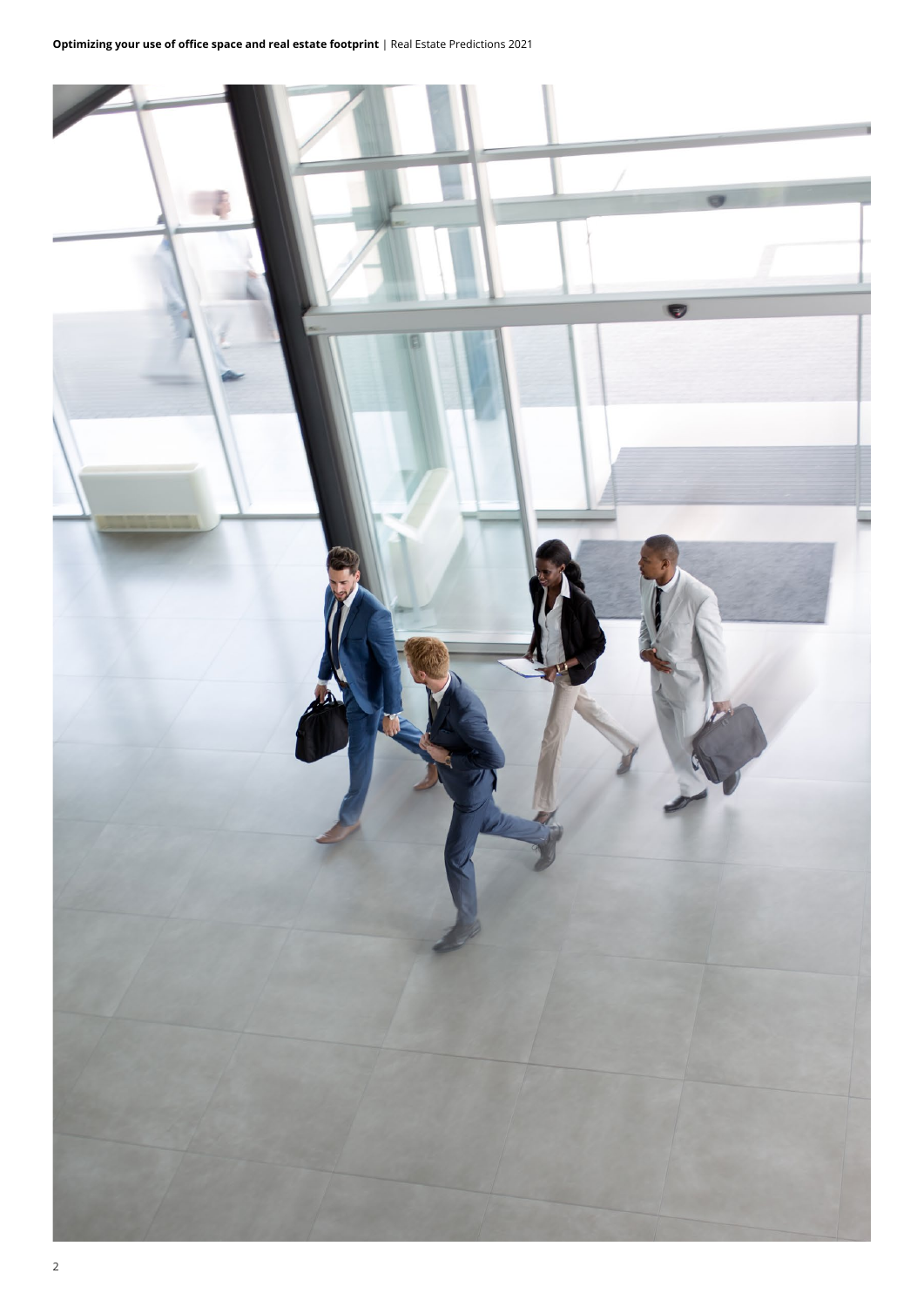COVID-19 has accelerated new ways of working, which in turn will impact the use of office space. What are the implications for the real estate industry and corporates? What opportunities will arise? How to prepare the property portfolio for a more agile future of work? The urgency is clear: the time to act is now.

#### **New ways of working**

Within only a few months, the pandemic has disruptively anchored new ways of working around the world. The glass ceiling of telework has been pierced in all organizations. From now on, each corporate is seeking its own standards in terms of work organization. The matrix approach is one of the most effective standards. It offers a combination of several factors: the evolution of avocations, the adaptability of resources and skills, the configuration of places and spaces according to uses and needs. This unprecedented context strongly encourages corporates and their teams, to forge themselves convictions about the motivations for commuting to the office every day. Each employee, visitor, or partner will seek an experience through adapted digital tools and facilities, which will allow an immersion in a dedicated work ecosystem.

### **A reduction of real estate footprint**

Inevitably, companies are moving towards a reduction of their real estate footprint, for instance by sharing work positions and through the reconfiguration of premises to promote collaborative, informal spaces and the reception of visitors. The effects could be beneficial from several angles. For corporates, it is an opportunity to reduce their operating costs and overall property costs (e.g. rent, service charges, taxes, and CAPEX), as well as business travel, energy consumption, and carbon footprint. This is also an opportunity for the property industry, including local authorities, as to the redevelopment of obsolete buildings.

## **Agility and flexibility**

Several consequences are now foreseeable, with companies seeking greater flexibility:

1. During negotiations with real estate owners, tenants will aim to reduce the fixed commitments, increasing break options and the possibility of subletting, in spite of potentially less attractive financial conditions.

- 2. Third spaces, including co-working spaces, will fulfill several aspects of the needs, e.g. the agility to consume or reduce workspaces with the possibility of very rapid adaptation, and welcoming and adapted spaces for employees close to their homes or a client.
- 3. The birth of "corpoworking", based on the sharing economy and a more dynamic HR management strategy, which allows employees to access workspaces with no restriction enabling the access of other companies.
- 4. Agility also requires the implementation of digital tools, such as Integrated Workspace Management System, desk booking, and digital concierge services. This will enhance the user-experience for employees, who will be able to book meeting spaces, workstations, parking spaces, or meal delivery.

#### **Enhancing the property portfolio**

This momentum represents an opportunity to enhance corporates' property portfolio. For instance, a switch to "flex office" (with unallocated workstations, fewer than the number of employees), with a rate of 30 to 50%, can save up to 40% of space, crystalizing material savings (e.g. rent, charges, taxes, CAPEX, and OPEX). For example, a shift to flex office could reduce an initial surface area of 10,000 m2 to 5,900 m2 in the Paris business district of la Défense. This would generate an annual saving of about € 2 million. In the case of a French standard 9-year lease (including the subscription to co-working), this would amount to roughly € 18 million. On the scale of a property portfolio, this optimization of operating costs can be substantial.

#### **New spaces**

Combined with a reduced footprint, corporates are facing market momentum to take on new space. Record construction activity in office buildings together with a slowdown in take-up has put pressure on rent (both headlines and economic) in a number of submarkets. This puts corporates in some submarkets in a strong position to negotiate for new spaces and for amending existing lease terms.

#### **How to set up an action plan 1. Diagnosis**

First of all, a comprehensive knowledge of real estate occupation in all its dimensions is vital. For instance, insight into the terms of the leases (to detect the negotiations levers, break option and expiry dates), occupancy ratios (workstation/m2 ), workforce, building efficiency ratios, total annual cost (per workstation and per  $m^2$ ), technical due diligence (CAPEX plans), fit out charter, and teleworking charter.

#### **2. New reference system**

The change to new ways of working must respond to concrete needs. Each person has their own set of rules, which will answer several questions, such as: what are the reasons for going to this workplace? How can I keep my employees committed? What flexibility do we require in the organization of work? What will be the impact on the performance of my teams? This will enhance the right balance between faceto-face and distance and help to optimize occupation ratios. A set of specifications covering all the parameters will constitute the priorities that must be respected during the following steps.

#### **3. Strategy**

The cross-referencing of all these data, combined with the objectives and constraints linked to the corporate's strategy, will enable various options.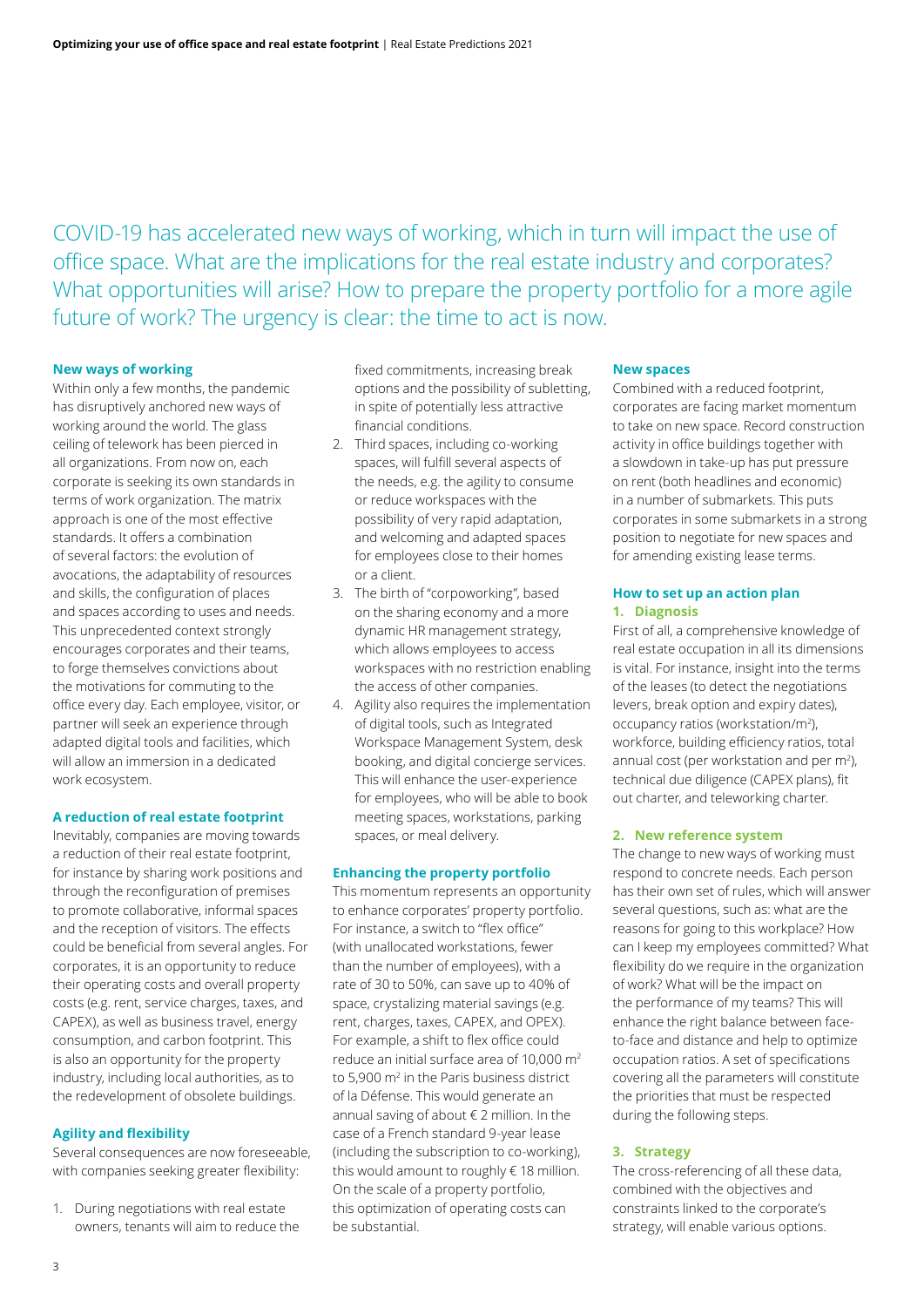

**Starting off from work situations, quality of the employee's experience and requirements of the business...**

The construction of the scenarios or business plans and the corresponding financial modelling will enhance performance management. These business plans will also enable the inclusion of market trends on a dynamic basis.

In this way, it will be possible to identify a priority path: either renegotiation of the current conditions with a potential surrendering of extra space (the "stay" scenario), or considering a potential search for new premises, leaving one or more historical premises (the "move" scenario).

### **Anticipation is key**

For such a structuring project for a corporate the key word is "anticipation". Deadlines may seem far away especially the milestone dates for lease maturities, but such an optimization project, that will impact working methods, requires iterative and collaborative exchanges with all stakeholders. The world has seen a glimpse of the future of work in this COVID-19 era. What does this mean for the real estate industry? Real estate owners and their tenants who want to thrive in the near future, know what to do. It's time to act.

#### **Author**

**Bruno Amsellem MRICS Partner | Real Estate Advisory | FR** bamsellem@deloitte.fr

#### **Contact**

**Olivier Gerarduzzi MRICS Director | Real Estate Advisory | FR** olgerarduzzi@deloitte.fr